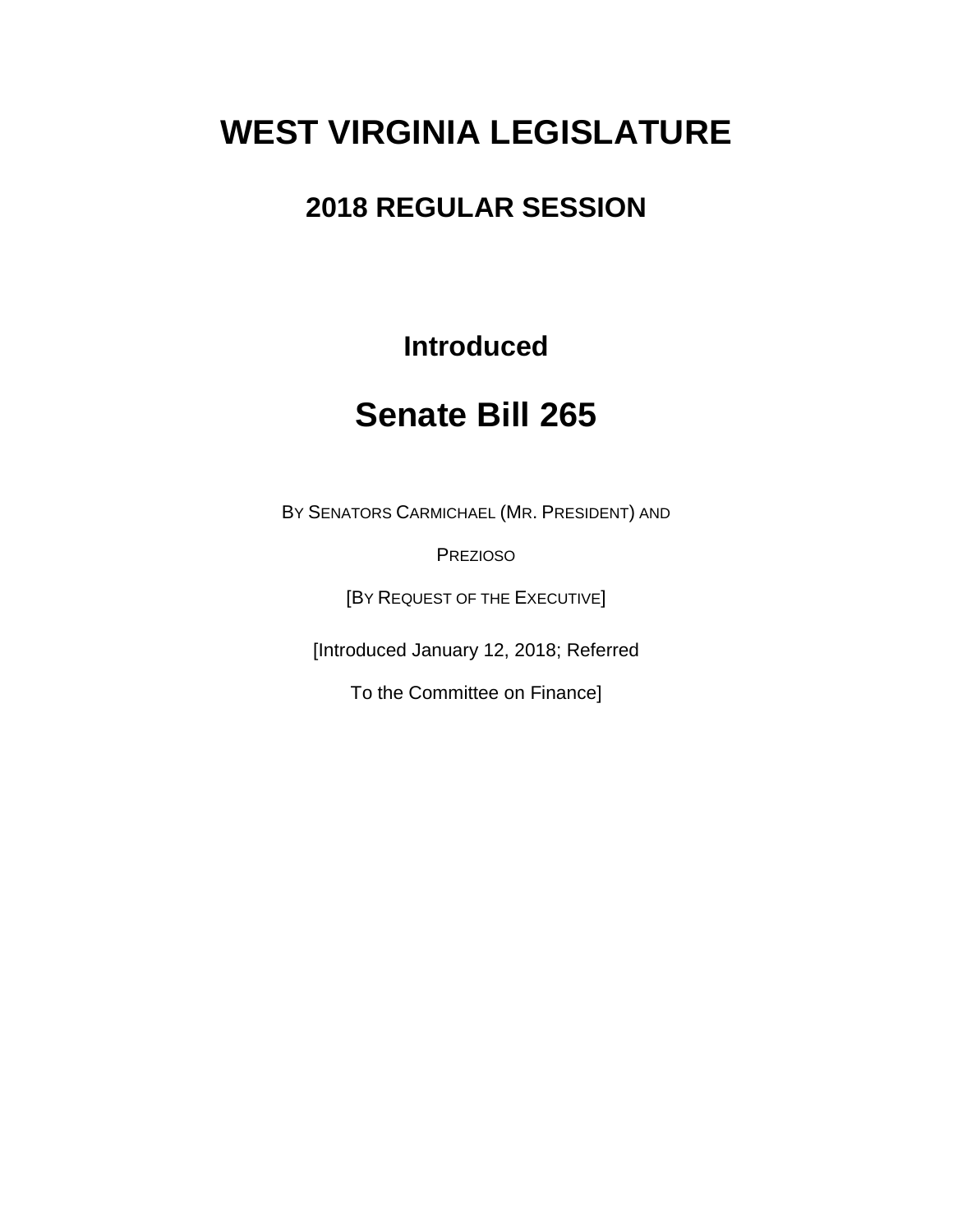A BILL to amend and reenact §11-24-3 of the Code of West Virginia, 1931, as amended, relating to updating the meaning of federal taxable income and certain other terms used in the West Virginia Corporation Net Income Tax Act; and specifying effective dates.

*Be it enacted by the Legislature of West Virginia:*

### **ARTICLE 24. CORPORATION NET INCOME TAX.**

#### **§11-24-3. Meaning of terms; general rule.**

 (a) Any term used in this article has the same meaning as when used in a comparable context in the laws of the United States relating to federal income taxes, unless a different meaning is clearly required by the context or by definition in this article. Any reference in this article to the laws of the United States means the provisions of the Internal Revenue Code of 1986, as amended, and any other provisions of the laws of the United States that relate to the determination of income for federal income tax purposes. All amendments made to the laws of 7 the United States after December 31, 2016 2017, but prior to January 1, 2017 2018, shall be given effect in determining the taxes imposed by this article to the same extent those changes are allowed for federal income tax purposes, whether the changes are retroactive or prospective, 10 but no amendment to the laws of the United States made on or after January 1, 2017 2018, shall be given any effect.

 (b) The term "Internal Revenue Code of 1986" means the Internal Revenue Code of the United States enacted by the federal Tax Reform Act of 1986 and includes the provisions of law formerly known as the Internal Revenue Code of 1954, as amended, and in effect when the federal Tax Reform Act of 1986 was enacted that were not amended or repealed by the federal Tax Reform Act of 1986. Except when inappropriate, any reference in any law, executive order, or other document:

 (1) To the Internal Revenue Code of 1954 includes a reference to the Internal Revenue Code of 1986; and